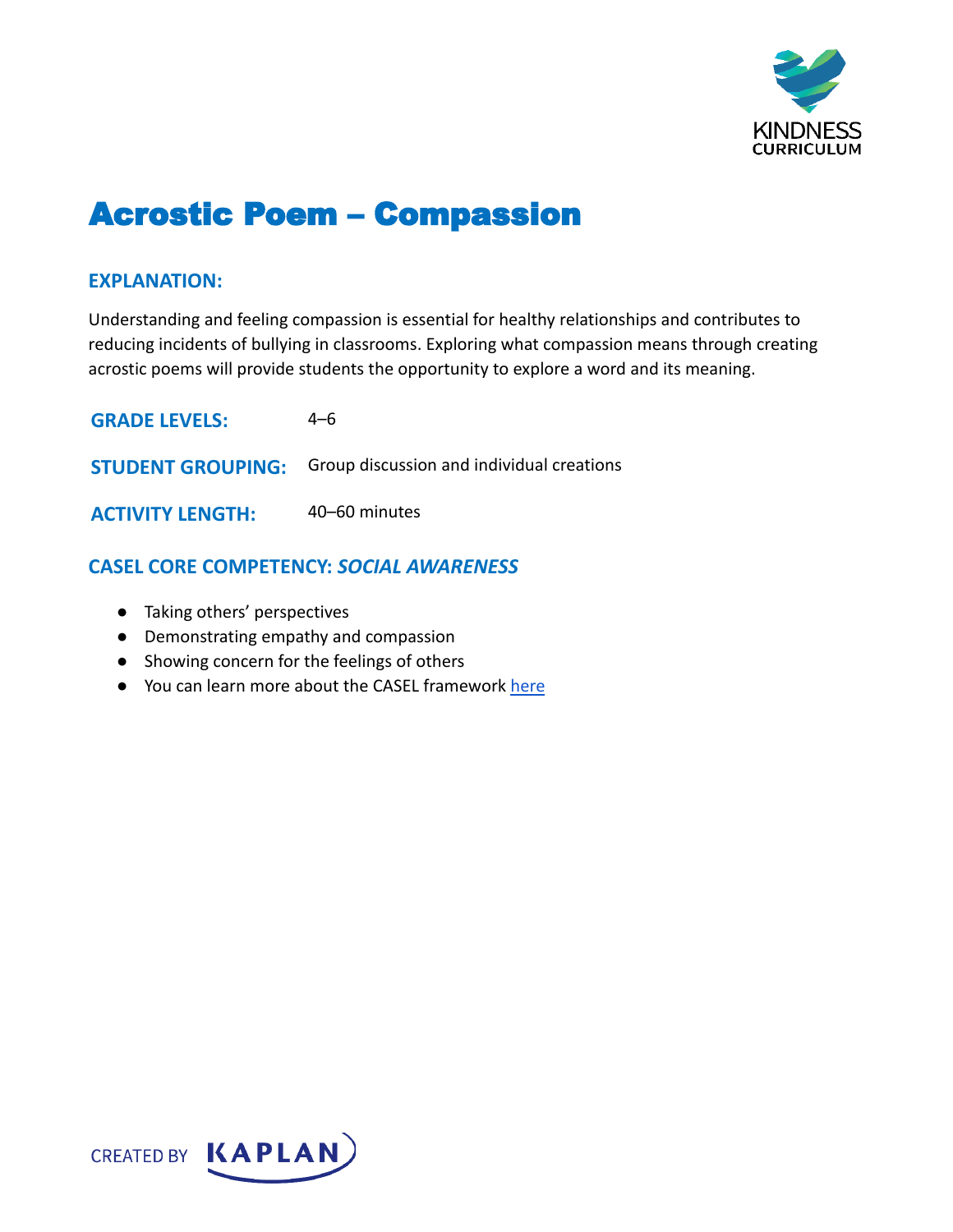## **SCOPE OF TASK:**

Stopbullying.gov (2020) defines bullying as aggressive, repeated, unwanted behavior toward another that involves an imbalance of power, including verbal, social, and/or physical actions. As reported by the National Center for Education Statistics (2019), the School Crime Supplement to the National Crime Victimization Survey found that 20% of students between 12 and 18 had been bullied at school in 2017.

Bullying can be physical (kicking, hitting, punching, hurting), verbal (teasing, derogatory remarks, name calling), social (excluding, embarrassing others in public, spreading untruths and rumors), or cyber (using technology to denigrate others). Building students' understanding and practice of compassionate behaviors will support more empathetic behaviors.

- 1. Explore with the students the meaning of compassion. Ask students questions to elicit their understanding:
	- What is "compassion"?
	- What are synonyms of "compassion"? (Examples might include empathy, kindness, support, understanding, fairness, care, and consideration.)
	- Why is compassion important?

If students have limited understanding, ask them to find definitions in print or online dictionaries.

- 2. Record students' ideas and findings on the board, or make a word wall to display the associated vocabulary. This step in the activity will assist the students with words they can choose for their poems.
- 3. Explain to the students that they are going to make acrostic poems about compassion, demonstrating all the ideas they have about compassion.
- 4. Provide instructions on how to make an acrostic poem. (The level of detail in the instruction will be dependent on the students' prior knowledge of acrostic poems.)
	- Write your word down vertically, usually using capital letters.
	- Brainstorm words or phrases that describe compassion.
	- All lines of the poem should relate to compassion.
	- Write the brainstormed words or phrases on the lines that begin with the same letters.
	- Remember that acrostics don't need to rhyme!
- 5. Once students have completed their acrostic poems, make time for students to share their poems with the group.

| $\overline{\mathsf{S}}$ |  |
|-------------------------|--|
|                         |  |
|                         |  |
| ×                       |  |